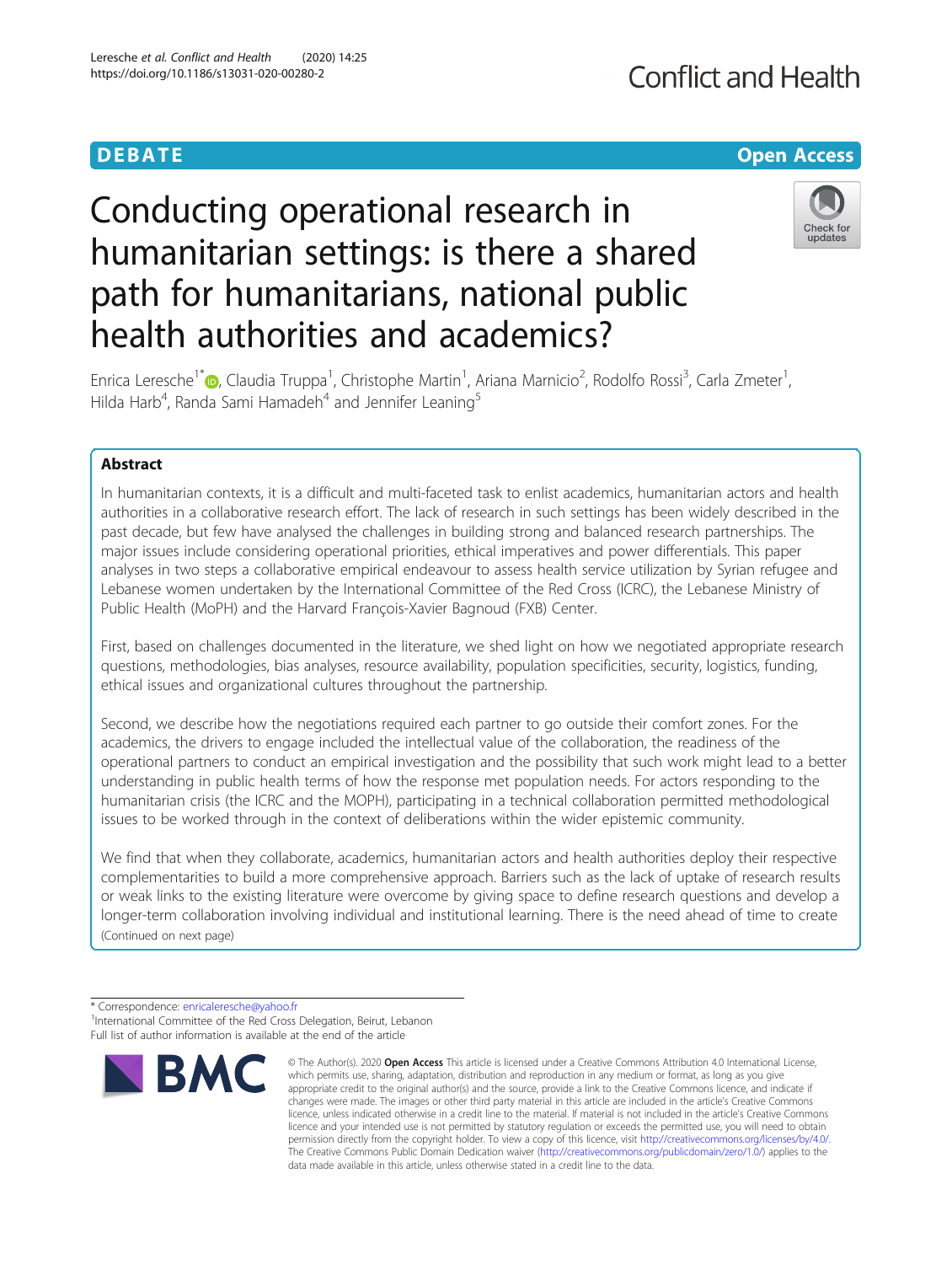#### (Continued from previous page)

balanced decision-making mechanisms, allow for relative financial autonomy, and define organizational responsibilities. Ultimately, mutual respect, trust and the recognition of each other's expertise formed the basis of an initiative that served to better understand populations affected by conflict and meet their needs.

Keywords: Humanitarian response, Operational research, Research partnership, Protracted crisis, Evidence-based humanitarian action, Co-production

## Background

This paper presents a structured analysis of a multidisciplinary research partnership formed to assess a humanitarian response to a protracted crisis. It aims to address the challenges described in the literature regarding efforts to conduct a collective research process in a humanitarian context. This analysis derives from the experience gained through the collaborative engagement in Lebanon of a humanitarian organization, an academic centre, and a government agency. The research initiative focused on utilization of Primary Health Care (PHC) services by Lebanese and Syrian women and extended for over 4 years, from the inception of the project until the first peer-reviewed publication [[1\]](#page-12-0).

#### Research gap

Conducting operational research in the context of a humanitarian response is a difficult, challenging but still much needed enterprise [[2](#page-12-0)–[5\]](#page-12-0). Research conducted in humanitarian settings has increased but remains of insufficient quantity and quality [\[2](#page-12-0), [3](#page-12-0)]. At the same time, demands for greater accountability [\[2](#page-12-0), [3,](#page-12-0) [6,](#page-12-0) [7](#page-12-0)] and questions around equity in the research process are rising  $[8-11]$  $[8-11]$  $[8-11]$  $[8-11]$ .

In the context of dispersed refugees and Internally Displaced Populations (IDPs), research efforts with strong methodologies are especially scarce [\[2,](#page-12-0) [3\]](#page-12-0). There is a documented disparity between regions, with a gap noted for the Middle East [[2,](#page-12-0) [12\]](#page-12-0) except for specific over-researched communities [[13](#page-12-0)] and, despite key initiatives, a gap also remains on Sexual and Reproductive Health (SRH) [\[12,](#page-12-0) [14](#page-12-0)–[17\]](#page-12-0).

A recent series on "health in humanitarian crises" described the need to improve the quantitative and qualitative evidence; to measure health outcomes in terms of mortality and morbidity; and to strengthen research on safe access to facilities and affected populations [[2,](#page-12-0) [4](#page-12-0), [6](#page-12-0), [7](#page-12-0)]. Analysis of processes that overcome some of the key challenges are explored in global health research [\[18](#page-12-0)–[20](#page-12-0)] but to a much lesser extent in the humanitarian world [\[15](#page-12-0), [21](#page-12-0)]. Little is known on how to build formal ventures involving humanitarian actors, national stakeholders and academics in a region such as the Middle East, which has been heavily affected by conflict in the past decade [\[12](#page-12-0)]. Also under-researched in these settings are negotiations around resource distribution (access to grants, academic expertise, understanding of the global political context, access to the field)  $[8-10]$  $[8-10]$  $[8-10]$  $[8-10]$  $[8-10]$  or around cognitive and moral dynamics (notions of trust, ethical issues, direct ties with communities) [\[11,](#page-12-0) [13\]](#page-12-0).

## 10 key documented challenges of conducting research in humanitarian settings

We first conducted a scoping review of the literature in English, including a recent academic series on evidence in humanitarian settings [[2](#page-12-0)–[4](#page-12-0), [6,](#page-12-0) [21](#page-12-0)], research published by humanitarian actors including methodological papers [[5,](#page-12-0) [22](#page-12-0)–[25\]](#page-12-0), academic analyses of humanitarian and global health partnerships [\[12](#page-12-0), [20](#page-12-0), [26](#page-12-0), [27\]](#page-12-0), research on SRH and conflicts including the Middle East [[14](#page-12-0)–[17](#page-12-0)] as well as literature related to research ethics and in conflict settings  $[8-11, 13]$  $[8-11, 13]$  $[8-11, 13]$  $[8-11, 13]$  $[8-11, 13]$  $[8-11, 13]$ . Then, we compared issues emerging from the literature with our recent experience and we collectively agreed upon a set of 10 key challenges reflecting the main trade-offs we had to negotiate throughout the partnership. We discussed what important factors where at play while building practical solutions to meet each challenge. We also looked at how the same body of literature described limitations of stand-alone approaches as opposed to a partnership. Finally, we reflected on whether the ways that our partnership had been initiated, built and managed contributed to our meeting these 10 challenges and we sought to define main take-home findings for each partner.

The 10 key challenges documented in the literature are outlined below and will be discussed in-depth in the body of the debate.

- 1. Using the right methodology based on an appropriate research question constitutes a significant challenge [[2,](#page-12-0) [3](#page-12-0), [6](#page-12-0), [17,](#page-12-0) [22](#page-12-0)–[24](#page-12-0), [27\]](#page-12-0)
- 2. Failing to account for bias, study limitations, and lack of statistical data are also seen as major shortcomings [[2,](#page-12-0) [12](#page-12-0), [15](#page-12-0), [21\]](#page-12-0)
- 3. Specifying the population to be studied in conflict affected areas (including populations on the move)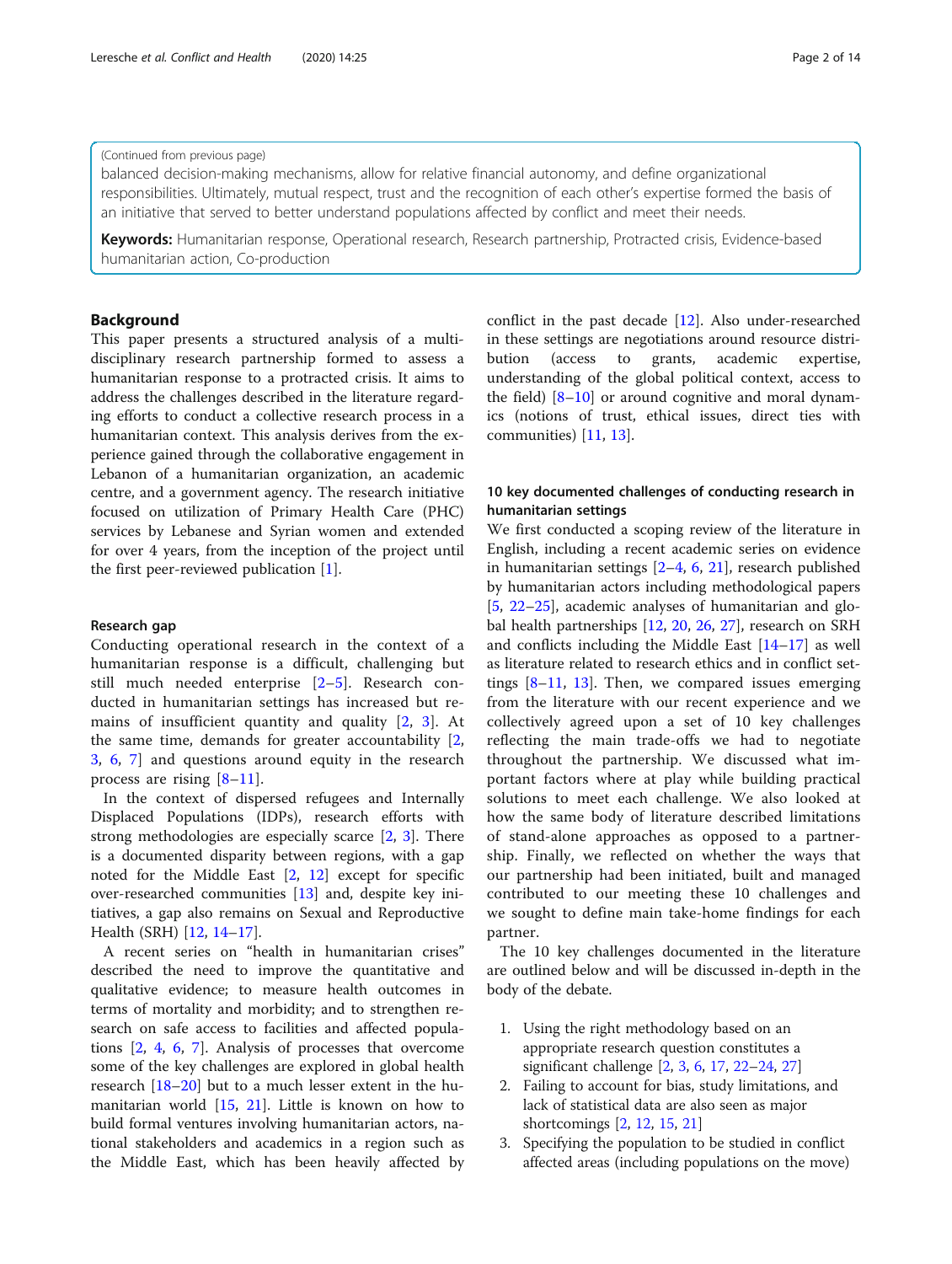involves balancing issues of comprehensiveness and practicality [[2](#page-12-0), [6](#page-12-0), [13](#page-12-0), [21\]](#page-12-0)

- 4. Measuring the initial health status of displaced populations is difficult especially in conflicts of long duration where essential baseline information is usually missing [\[3](#page-12-0), [14,](#page-12-0) [28,](#page-12-0) [29](#page-12-0)]
- 5. Securing the functional balance of resources (such as financial, technical, human, and time) may prove daunting [[2,](#page-12-0) [5,](#page-12-0) [15](#page-12-0), [16,](#page-12-0) [21](#page-12-0)–[23](#page-12-0), [25,](#page-12-0) [26\]](#page-12-0)
- 6. Adapting methodologies for field conditions becomes troublesome because lengthy prospective cohort studies or randomized controlled trials (RCTs) are difficult to conduct in unpredictable and volatile environments [\[2,](#page-12-0) [21,](#page-12-0) [23](#page-12-0)]
- 7. Constraining research efforts are distortions imposed by issues of security and logistics [[2](#page-12-0), [3](#page-12-0), [5](#page-12-0), [11](#page-12-0)–[13,](#page-12-0) [15](#page-12-0)–[17,](#page-12-0) [28](#page-12-0)]
- 8. Unstable and unpredictable funding patterns restrain the perceived scope of research [\[2,](#page-12-0) [3](#page-12-0), [21](#page-12-0), [23](#page-12-0)]
- 9. Ethical issues are complex and in certain situations of marked power differentials can appear prohibitive [[2,](#page-12-0) [5,](#page-12-0) [6](#page-12-0), [8](#page-12-0)–[11,](#page-12-0) [13,](#page-12-0) [30](#page-12-0)]
- 10. The differences in the analytic cultures of humanitarian as compared to academic actors constitute yet another type of barrier [[2,](#page-12-0) [21](#page-12-0)–[24,](#page-12-0) [31\]](#page-12-0)

#### Research driven by academics

In the past decades, several initiatives have been launched to strengthen global and humanitarian research capacity [[2](#page-12-0), [3](#page-12-0), [7](#page-12-0), [15](#page-12-0), [18](#page-12-0), [26](#page-12-0), [32\]](#page-12-0). Existing academic field collaborations include partnerships between universities, non-governmental organizations (NGOs) or academic networks in relatively stable environments [[15](#page-12-0), [18](#page-12-0), [19,](#page-12-0) [26](#page-12-0)]. Recent academic proposals to promote research in the humanitarian field include establishing a global research service linked to existing coordination bodies "probably housed by academic centres of excellence" [\[3](#page-12-0)]. Yet processes driven by academics in the global north often retain the main roles of access to funding and control of study design and analysis, while NGO field personnel or national academic partners perform the tasks of community engagement, data collection and initial analysis [[8,](#page-12-0) [9,](#page-12-0) [18,](#page-12-0) [33\]](#page-12-0). These patterns of power and roles may carry the risk that the senior academic managers lack awareness of the relevance of the research question to field operations and that field stakeholders do not contribute substantively to the research question, data analysis and interpretation. It is also possible the implementers fear a diversion of resources from the beneficiaries and do not incorporate results into subsequent programs and that key decision-makers may dismiss the process as a top-down academically driven activity, resulting in a possible weak impact on the program [[19](#page-12-0), [23](#page-12-0), [25](#page-12-0), [32,](#page-12-0) [34\]](#page-12-0). In unbalanced partnerships, academic institutions may be perceived as owning key

ideas and results [[8,](#page-12-0) [18](#page-12-0)] and thus might miss the contributions of field actors relating to their insights on equity considerations, community engagement, policy making and benefits to the local population [[9](#page-12-0), [18](#page-12-0), [19](#page-12-0), [33](#page-12-0)].

#### Research driven by humanitarian actors

In the past decades humanitarian actors such as Médecins Sans Frontières (MSF) have made significant efforts to develop research within the humanitarian sector including funding, training of staff, ethical review processes and engagement in academic debates [[22](#page-12-0)–[24](#page-12-0), [32,](#page-12-0) [35,](#page-12-0) [36\]](#page-12-0). Global partnerships such as the Structured Operational Research and Training Initiative (SORT IT) have expanded human resource capacities to conduct operational research in humanitarian settings [\[25,](#page-12-0) [35](#page-12-0), [37\]](#page-12-0). Between 2009 and 2014, 236 participants were trained over a period of 9 to 12 months resulting in 186 manuscripts published [[35\]](#page-12-0). These efforts grounded in the field, close to beneficiaries and dealing with operationally relevant questions have substantially increased the number of peer reviewed publications [[25](#page-12-0), [35,](#page-12-0) [37](#page-12-0)]. Major issues persist, including the absence of actors from the Middle East involved in such global initiatives [[25,](#page-12-0) [35\]](#page-12-0) and challenges of maintaining a research community in conflict affected regions where access is variable [\[2](#page-12-0), [13](#page-12-0), [15\]](#page-12-0). Other concerns include the perception of research diverting operational funds and resources, the long time for implementation of the study results, the lack of writing skills for publication and the need for substantial mentorship [[18,](#page-12-0) [25,](#page-12-0) [32\]](#page-12-0). Research driven by humanitarian actors also may lack the capacity or support to assess results in the context of broader concerns in the existing literature, an assessment that could contribute critical insights on local operations and local findings [\[18](#page-12-0), [19](#page-12-0), [21,](#page-12-0) [22\]](#page-12-0).

## Main text

#### Aim

In humanitarian settings, insecurity, lack of social and economic supports and precarious legal status affect the population to be studied. In such contexts research outcomes have important political, financial and operational implications for a multitude of intertwined stakeholders [[6,](#page-12-0) [21,](#page-12-0) [22](#page-12-0)]. Health authorities, international actors, and academics have different perspectives, technical capacities, resources, and priorities. It is in the interest of all, however, to ensure that the humanitarian response is appropriate, reaches the most vulnerable, and mitigates the effects of the crisis on the population and the implicated health system [[21](#page-12-0), [38](#page-12-0)–[40](#page-12-0)].

The first objective of this paper is to identify retrospectively key factors that allowed the ICRC, the Lebanese Ministry of Public Health (MoPH) and the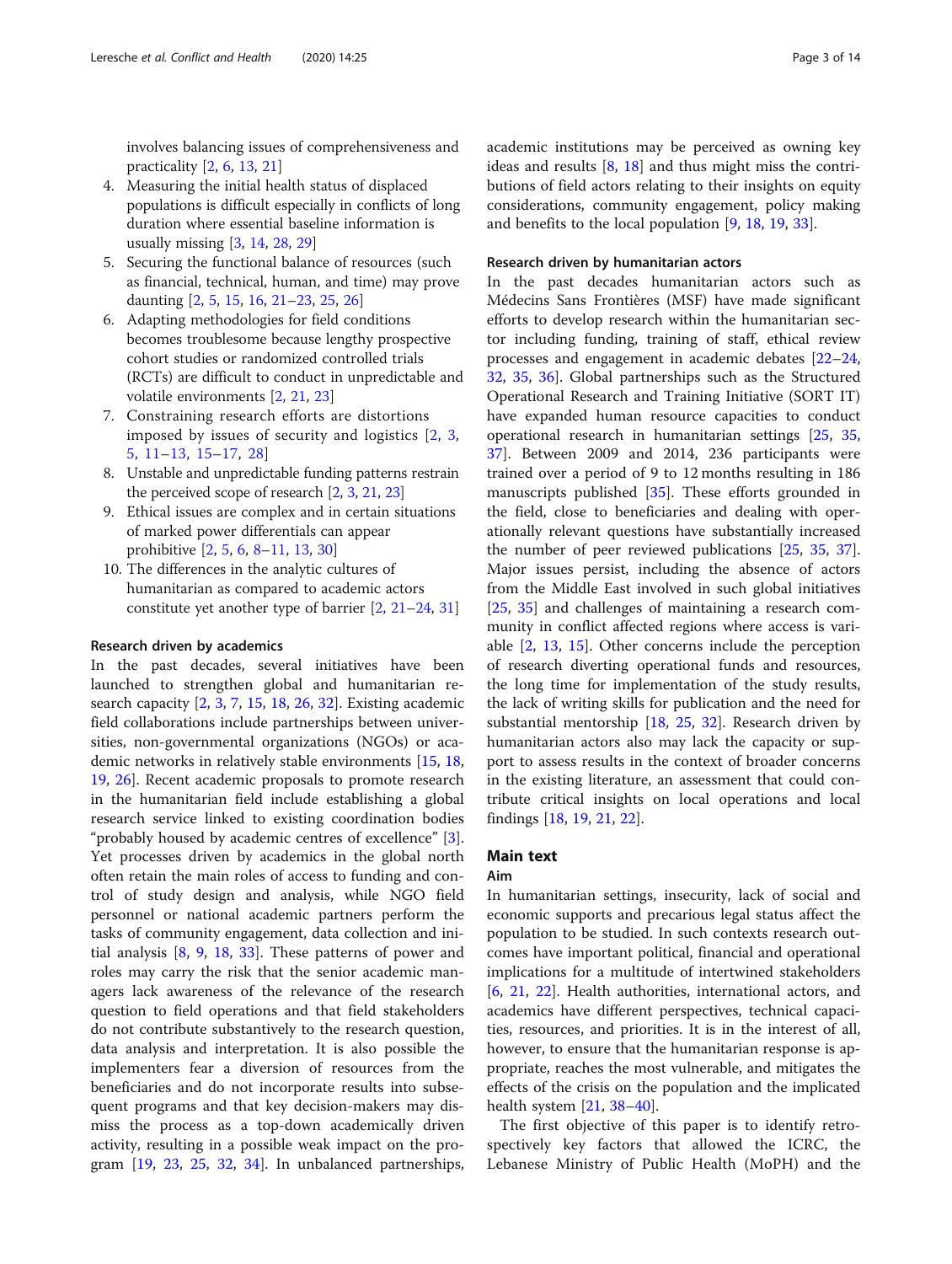Harvard FXB Center for Health and Human Rights (FXB Center) to overcome key documented barriers in a partnership to conduct field operational research in Lebanon [[1\]](#page-12-0).

The second objective is to explore how each partner was able to bridge the divide between humanitarian or academic driven research. Through the experience of our multi-disciplinary team in the context of Lebanon, we identify a collaboration pathway that required both academics and humanitarians to get out of their comfort zones. We discuss factors at the intersection between and among humanitarians, academics and national health authorities that need to be addressed in order to build a robust research partnership in a protracted crisis setting.

This paper does not consider the implementation of operational changes as a result of this research. We recognize that operational research in humanitarian settings has important ethical and operational dimensions related to its usefulness and implementation, especially once scarce resources have been invested to perform the research [[5\]](#page-12-0). However, the focus of this work is to analyse the joint enterprise itself. The use and implementation of research results will be elaborated in a subsequent paper.

## The three actors

The ICRC mandate since 1863 has been to protect the life and dignity of victims of armed conflict and in other situations of violence and provide assistance within the frame of the Geneva Conventions [\[41](#page-12-0)]. The ICRC has been present continuously in Lebanon since 1967. In 2015, the ICRC scope of activities changed significantly to support the Lebanese health system response to the needs of an estimated total of up to 1.5 million registered and unregistered Syrian refugees present in the country [\[38](#page-12-0), [42\]](#page-13-0).

The MoPH and public healthcare system in Lebanon has long been subjected to political and economic unrest [[43,](#page-13-0) [44\]](#page-13-0). In the past the MoPH was heavily affected by the Lebanese civil war and since 2011 has been hit hard by the Syrian refugee crisis, resulting in the Lebanese society hosting the highest per capita concentration of refugees in the world [[38,](#page-12-0) [43](#page-13-0)–[45\]](#page-13-0). Refugees are scattered among the poorest Lebanese in informal tent settlements in rural areas or in overcrowded urban areas including Palestinian camps [[38](#page-12-0), [46\]](#page-13-0). Over 50% of the refugees are estimated to be women and children [[17,](#page-12-0) [46](#page-13-0), [47](#page-13-0)]. Syrian refugees are granted access to the same channels of healthcare as Lebanese through a network of PHC services embedded in a complex privatized system [\[43,](#page-13-0) [44](#page-13-0)]. In 2017, Syrian refugees constituted half of the total beneficiaries in the MoPH network [[48\]](#page-13-0). The majority of deliveries among younger women are by Syrians, constituting 70.3% of all deliveries under the age of 20 with a maternal mortality ratio double that among Lebanese in 2016 and 2017 [\[49\]](#page-13-0). The refugee demand for public healthcare services in Lebanon has coincided with independent efforts by the MoPH to promote domestic access to the MoPH PHC network [[43](#page-13-0), [50](#page-13-0)]. These two combined trends might have strained important aspects of the health system.

The FXB Center is an academic institution focusing on research related to provision of health care and other rights-based supports and protections for vulnerable populations in volatile settings. It conducts actionoriented research to support policy and advocacy for the promotion of human rights and adherence to norms of international humanitarian law in contexts of armed conflict, forced migration, and widespread social distress.

## Factors precipitating the partnership

Some important factors had an influence on the creation and subsequent trajectory of the partnership. Two international forums on the need to reach Every Woman and Every Child Everywhere (EWEC) in Abu-Dhabi and in Washington in 2015 nurtured discussions between the FXB Center and the ICRC around issues of measuring access to supported services at population levels [\[40](#page-12-0)]. Despite ICRC's long experience in providing medical assistance to victims of armed conflict, evidence was missing on interventions that improved access measured at the population level, apart from important but relatively isolated efforts to assess quality of care mechanisms [[51](#page-13-0), [52\]](#page-13-0) or immunization campaigns [[53](#page-13-0)].

For the MoPH, the observed patterns of utilization in reproductive health services raised questions about access and referrals in the existing response to the crisis. The MoPH also saw the increasing demand for health services from the refugees in the context of a progressive funding gap, which increased from 24% (US \$29 million) in 2013 to 55% USD (\$159 million) in 2018 [\[54](#page-13-0)]. These unmet shortfalls forced the public system to absorb the cost—mitigated only marginally by imposition of higher out-of-pocket expenditures for certain services. The accumulated health budget deficit in 2018 (estimated at 15 million USD) led to a gradual increase in poverty for the crisis-affected populations [[38\]](#page-12-0), triggering operational questions on how to increase services utilization for affected Lebanese and Syrians women in particular. The heavy burden on the Lebanese public health system, the protracted characteristics of the crisis, combined with the presence of over 100 NGO partners [[38\]](#page-12-0) led the ICRC to re-examine its strategy for support.

Discussions with the MoPH brought all three actors in 2016 to work on a concept note as the basis for the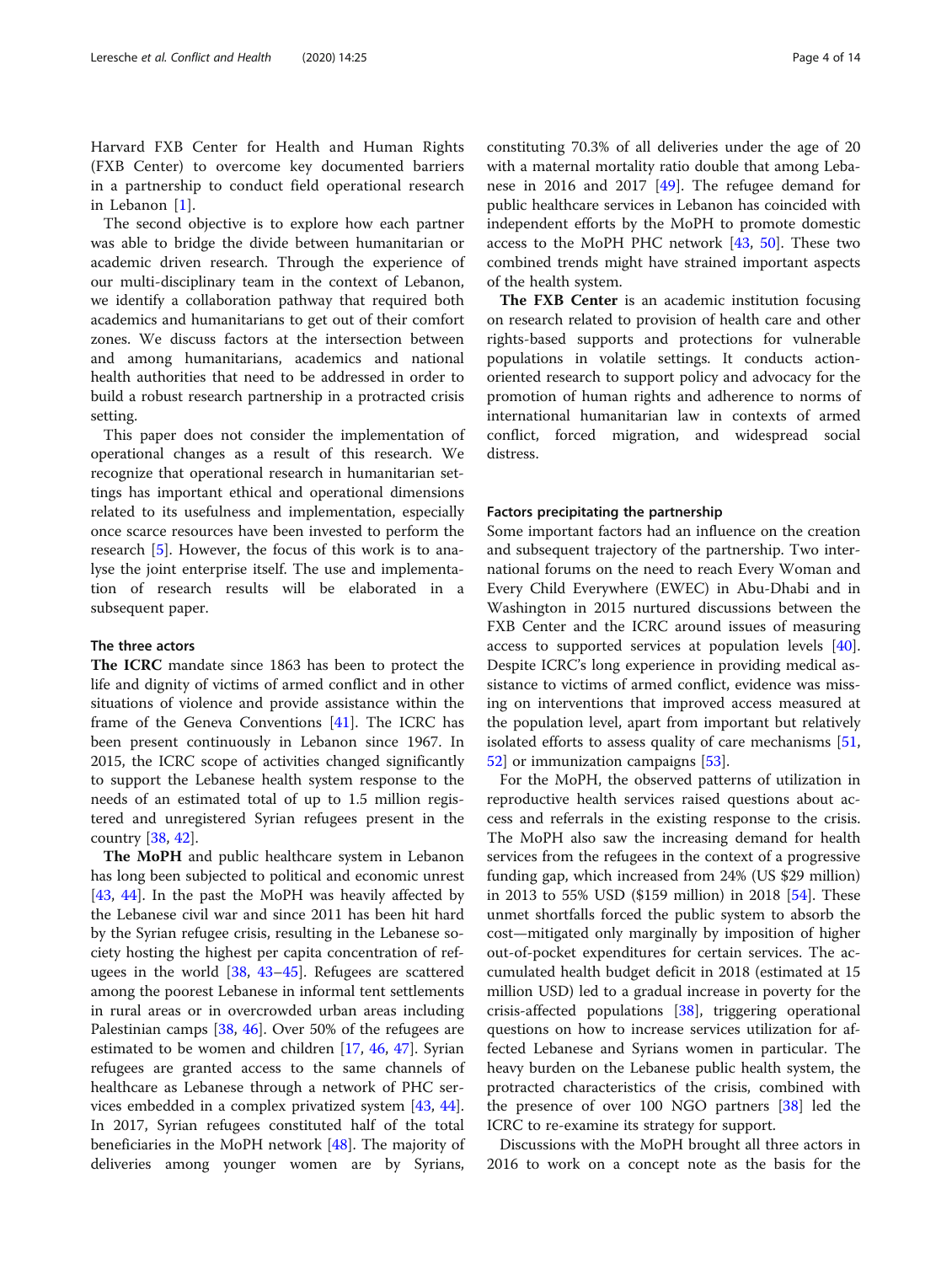research design. The key question became: Was the ICRC primary health care support reaching those most affected by the crisis and matching beneficiaries' needs in terms of access, cost and appropriateness? The research aim was to evaluate ICRC support in response to the Syrian crisis, to inform evidence-based health programming, and to nurture a set of discussions around policy with the MoPH in Lebanon [\[1](#page-12-0)].

## How 10 documented challenges were approached

The section below addresses the influence of access to resources and the management of cognitive and moral dynamics. Resources include financial means, technical skills, contextual understanding, operational experience and access to the field. Dynamics refer to building trust, maintaining transparency, creating shared motivation, and agreeing on ethical decisions. The discussions around collaborative solutions to the documented challenges are described. The power dynamics at play to negotiate the trade-offs needed to overcome the different constraints are analysed.

## Using the right methodology based on an appropriate research question constitutes a significant challenge

The research question that the ICRC and the MoPH sought to answer was how to account for the low utilization of sexual and reproductive health services for women attending the ICRC supported facilities. The gap in understanding was a key and common issue discussed between the ICRC and the MoPH PHC teams at field and management levels [[1\]](#page-12-0). While the field response teams (ICRC, MoPH) had a good understanding of the operational context, using the right research methodology to answer this question depended on the precision of the research question, on whether the ICRC and the MoPH could realistically answer it, and whether the academic partner understood the specificities of the context [[22\]](#page-12-0). The FXB team had experience in conducting operational research with humanitarian organizations but lacked in-depth knowledge of the situation of affected populations in Lebanon in terms of existing monitoring records, constraints on unregistered refugees, and geographical as well as cultural and political specificities of the areas selected. In order to build more equal understanding, this gap was overcome through an initial two-week scoping field visit proposed by the academic partner to explore the complex humanitarian response, the nature of the Lebanese health system, the epidemiological context (including the several different populations being served) and the field operational constraints.

In this scoping visit, existing monitoring data were analysed collectively and discussed. Unmet needs in the literature and in the Lebanese context included the lack of preventive services [\[55](#page-13-0)–[57\]](#page-13-0), high out-of-pocket payments [[38,](#page-12-0) [58\]](#page-13-0) and high use of emergency obstetric care services [\[38](#page-12-0)]. The research question was driven by the need to understand who was missed and why. Formulating the research question involved recognizing the relevance of diverse skills, the constructive engagement of field response personnel and the assurance that each partner's interests would be represented and respected [[59](#page-13-0)–[61](#page-13-0)]. Precise framing of the research question was formulated in the scoping visit through conversations between and among the ICRC, the FXB team in the field, the MoPH, and Skype calls with the FXB team leader in Boston. The scoping visit was essential to discuss constraints, express expectations and start building trust in a joint leadership structure  $[8, 59]$  $[8, 59]$  $[8, 59]$  $[8, 59]$ . The results of the scoping visit in specifying the research question also permitted reaching a written agreement over: a) the decision to cross-analyse population-based and facilitybased surveys; b) the choice of a sampling frame that would ensure that everyone would be included; c) the use of qualitative interviews to understand why people were missed; d) the decision to build a questionnaire together and e) the dissemination of findings. This agreement in effect empowered the MoPH and ICRC response actors while assuring the FXB partner on the project's operational feasibility and technical validity. This proposal was formally signed by the three leaders of the research team and served as a statement of commitment to a process of inquiry that guided us all through the next phases of field investigation, data analysis and writing of the report.

## Failing to account for bias, study limitations, and lack of statistical data are also seen as major shortcomings

In this study the joint teams attempted to resolve the trade-offs between comprehensiveness and feasibility. Together, they analysed and addressed the different possible biases (observer, selection, and those implied by decisions on statistical power). The partners agreed that the main aim was to respond to the core research question in a way that would be operationally relevant, enabling better response to unmet needs within contextual specificities and response capacity. The academic partner entered the collaboration with an interest in many different aspects relating to the registration status of the refugees, their living conditions, and their sense of human security but these questions fell outside the research focus of the response partners on specific issues of refugee and host health needs and health-seeking behaviour. Given the limitations of funding, time and security imperatives, it was agreed by consensus to make the research more strictly operational [[5\]](#page-12-0). To ensure quality and appropriateness of the questions used, the questionnaires were discussed with the health team at ICRC headquarters and the MoPH, translated into Arabic,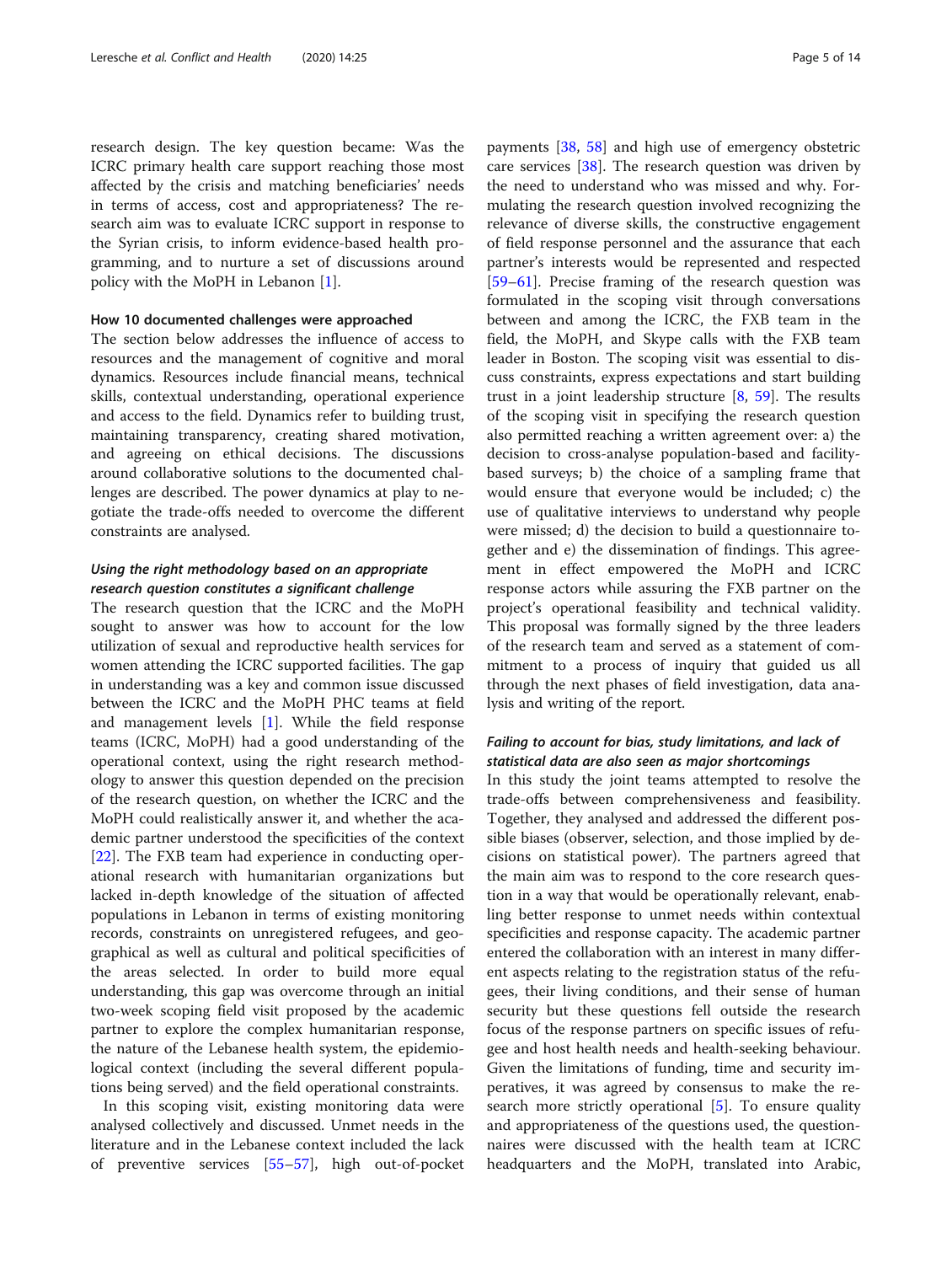back translated into English and piloted. The questionnaires were designed using the Qualtrics software package and the data were electronically captured in a secure off-site server for statistical analysis by the academic partner [\[1\]](#page-12-0). The team of interviewers, mainly Lebanese Red Cross (LRC) volunteers who were paid a nominal stipend, underwent a 2-day standardized training. This training was administered by FXB Center researchers to minimize interviewer bias and emphasize the importance of respectful data collection, with a particular focus on gender, cultural and historical differences between and among populations studied. To obtain a more in-depth understanding of issues identified at the community level by ICRC and MoPH field teams, a qualitative component was added through Focus Group Discussions (FGDs) with key community members of both Syrian and Lebanese populations. The FGDs were audio recorded with the consent of the participants and, to ensure optimal quality, were transcribed verbatim by native Arabic speakers with medical backgrounds who were familiar with Lebanese and Syrian Arabic. This text was then translated into English by a native English speaker, a researcher from the FXB Center fluent in Arabic.

## Specifying the population to be studied in conflict affected areas (including populations on the move) involves balancing issues of comprehensiveness and practicality

The difficulty of including unregistered refugees [\[38](#page-12-0), [58](#page-13-0)] in the sampling frame was overcome through the following methodological strategies discussed with the academic partner:

- To capture health needs from a population perspective, a cross-sectional survey questionnaire was developed to gather data from households living in the catchment areas of ICRC-supported facilities
- To understand the appropriateness of ICRC supported services, a clinic survey questionnaire using a Likert scale was developed
- To include all potential sub-groups in absence of registers, specific aerial Geographic Information System (GIS) mapping tools were used and an experienced ICRC GIS officer, with technical support from the FXB team, built a two-stage cluster-based randomized mapped sample of the target population [\[1\]](#page-12-0).

By deliberate design and methods of data collection, to make sure that respondents were protected, it was made impossible to retrace the identity or location of any specific person responding to the questionnaire. Respondent confidentiality was further ensured using anonymized and non-linkable data, an ICRC data protection requirement that, after discussion, the academic partner accepted. The FXB Center would have preferred to collect data that included the geolocation variables in order to analyse findings according to socio-economic variables. From the ICRC perspective the risks of collecting, storing and managing GIS data were greater than the benefits to the data analysis and to the beneficiaries. GPS data were not recorded in the tablet, to grant an extra layer of protection of personal data of the participants. This decision required a major negotiated tradeoff between protection and precision. In these settlements, where poor Lebanese lived near poor Syrian refugees, and the very poor refugees lived in informal tents, location was proxy for socio-economic status. Without data on location of individual informants, it was impossible to assess their responses in terms of this variable.

## Measuring the initial health status of displaced populations is difficult especially in conflicts of long duration where essential baseline information is usually missing

Two issues with existing research or data availability were overcome through academic technical advice:

a) Existing sampling frames used for Syrians were based on (or calculated using) United Nations High Commissioner for Refugees (UNHCR) registers or convenience sampling [[45,](#page-13-0) [58,](#page-13-0) [62](#page-13-0), [63](#page-13-0)]. These approaches potentially (partially or totally) missed an estimated half million unregistered Syrian refugees [[38,](#page-12-0) [58\]](#page-13-0), while the ICRC fundamental intent was to include all [[1](#page-12-0)]. To ensure that all vulnerable Lebanese and registered or unregistered Syrian had a similar probability of being included in the study required the use of GIS sampling.

b) Given the scattered humanitarian engagement in delivery of primary health care [\[44\]](#page-13-0) despite MoPH continuous efforts [[43](#page-13-0)], a crucial question was whether service gaps identified through facility-based data were covered by other actors or not. Therefore, the central axis of the research was to cross-analyse populationbased and clinic-based information to find out if specific groups or expressed health needs were systematically missed.

## Securing the functional balance of resources (such as financial, technical, human, and time) may prove daunting

In technical terms, conducting the research with existing ICRC and MoPH team members was possible only because of the specific roles, profiles and strong motivation of the participating national and international staff. It was key to engage senior team leaders who had research skills and the authority to adapt the subsequent operational response. The involvement of senior managerial staff in initial steps permitted the opening of a balanced negotiation space for the duration of the project. The background academic and public health training of MoPH and ICRC core team members allowed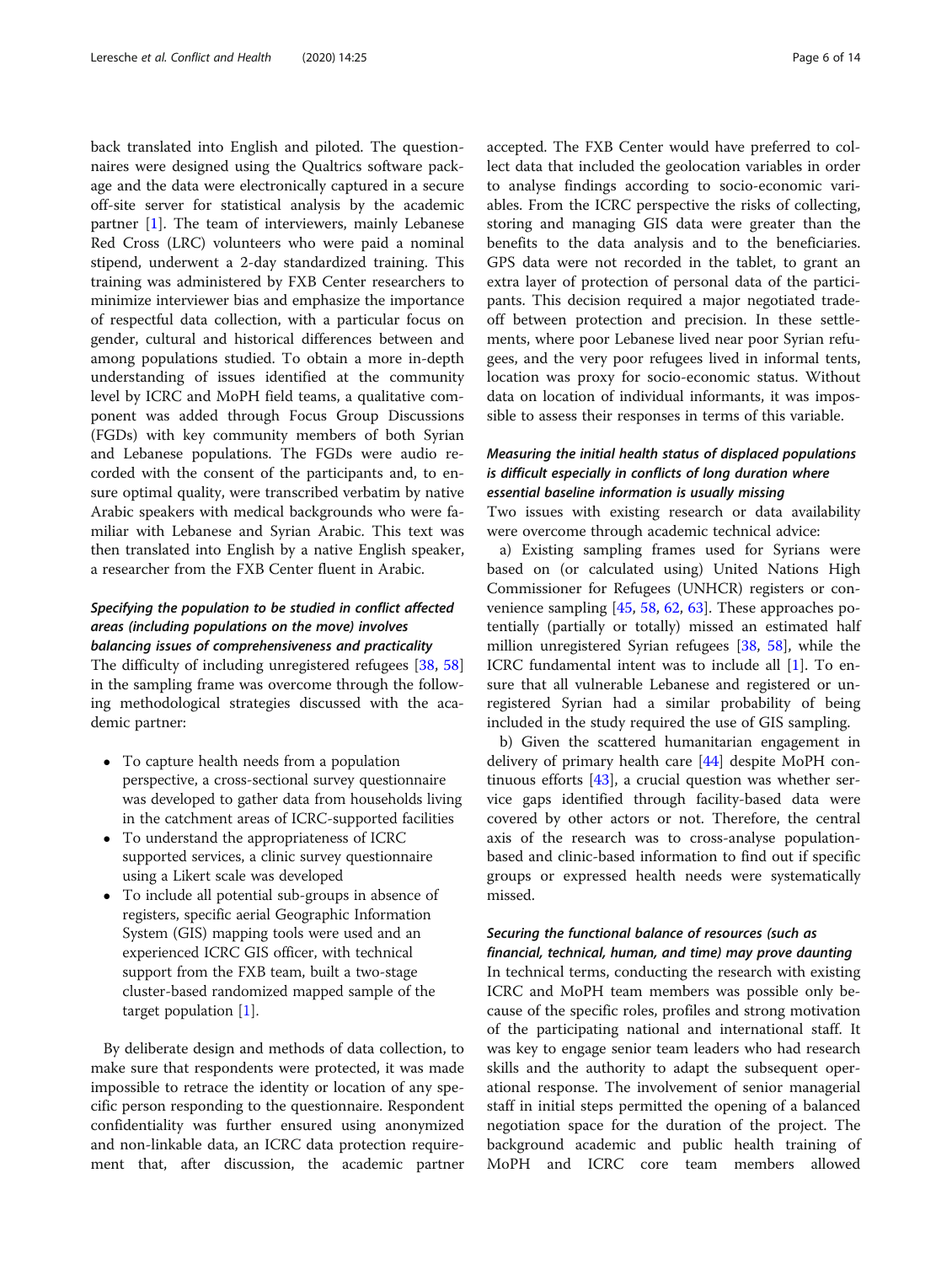discussions to take place on common ground. The sound GIS capacity of the ICRC in-country team was essential for the area cluster setup. In parallel, the interaction with the FXB team constituted an opportunity for all the involved staff to learn and acquire research skills -- especially technical capacity in research ethics and field sampling methodologies.

The time trade-offs required by the field research comprised only one aspect of the time challenges baked into a project where the academic team was often in a different time zone. Yet the teams managed to stay involved on a very frequent basis via Skype calls and emails. The time allocated for coordination, planning, and research was in addition to the usual workload of all actors. The time trade-offs for the ICRC field staff were partially compensated by an opportunity to learn, to analyse the existing response through the lens of research, to nurture the understanding of operational complexities and to build research skills. Furthermore, the timing phases of the study had to be adjusted to adapt to the ICRC operational envelope, a balance between what was feasible within the ICRC field budget while remaining acceptable to the academic partner.

## Adapting methodologies for field conditions becomes troublesome because lengthy prospective cohort studies or randomized controlled trials (RCTs) are difficult to conduct in unpredictable and volatile environments

In order to maintain technical standards for data collection from the field, as recommended by the academic team, a number of difficulties had to be overcome, requiring more time and skills. These issues were met by combining the complementarity of the three partners in terms of knowledge, technical capacities and continuity in key positions.

Using a GIS two stage cluster-based population sample [[1\]](#page-12-0) was essential to allow inclusion of all population groups but required specific field visits to inform the sampling process, convey prospective information to key stakeholders in hard to reach areas and conduct adequate trainings to ensure the proper use of geospatial maps. The FXB team's field presence allowed the researchers to determine the parameters of the GIS sampling while incorporating the difficulty of the terrain (border areas), the complexity of the clustering methodology, and the necessity to make many adjustments in a short time frame.

Choosing to combine population- and clinic-based surveys was necessary in order to understand who was missed and what needs were unmet [\[1\]](#page-12-0). This design led to several complexities. First, the design required additional field visits and more manpower to meet the methodological requirements. The FXB team, in the interest of ensuring an unbiased approach to clinic surveys and to support the ICRC field research effort, proposed to have its Arabic-speaking researchers participate in the field research. The ICRC agreed that FXB researchers would augment the ICRC teams and would conduct clinic surveys. Second, this accommodation required the ICRC to engage in further field negotiations to explain why such a complex research design was necessary. Reciprocally, direct participation in the data collection required the FXB team to accommodate to the ICRC's tight research schedule. Yet the benefits were important: The ICRC field team had the opportunity to consult in real time with the FXB researchers on questions of sampling methods and the FXB team gained deeper understanding of the complex operational, security and administrative regulations enmeshed in the work of both the ICRC and the MoPH.

## Constraining research efforts are distortions imposed by issues of security and logistics

To allow sufficient time for quality data collection, in each site 16 teams of 2 interviewers each were deployed, each team conducting five 45-min interviews per day over a five-day period, for a total of 400 interviews per site and 1479 households approached [[1\]](#page-12-0). Each team was supported by an ICRC team member onsite everyday resolving logistical constraints and providing guidance on sampling based on geospatial maps. The LRC volunteers relied on their own organizational hierarchy to communicate issues which were then solved between both program coordinators (ICRC, LRC). The scheduling burden on human resources was partially overcome by mobilizing ICRC field teams to include national and international, health and non-health, as well as management personnel. The initiative was an overall team effort and the trade-off was the time diverted from field operations resulting in delays in routine activities. Conversely, this extra mile was supported by ICRC management because of the expected value of achieving a better understanding of operational issues to be addressed in subsequent planning. The effort also represented an opportunity to engage in remote areas and build team relationships among senior MoPH, ICRC and FXB staff — critical to the continuity of the study between 2016 and 2019.

While the ICRC team was relying on the FXB for technical input on methodology and analysis tools, the academic team was relying on ICRC and MoPH field staff for managing all aspects of field preparation and security access. Consequently, the joint pace of field implementation was slower than initially planned. The ICRC, based on transparency, engaged with different stakeholders including municipalities, security forces and influential community groups or leaders to explain the purpose of the study and ensure a smooth process. The FXB team also had to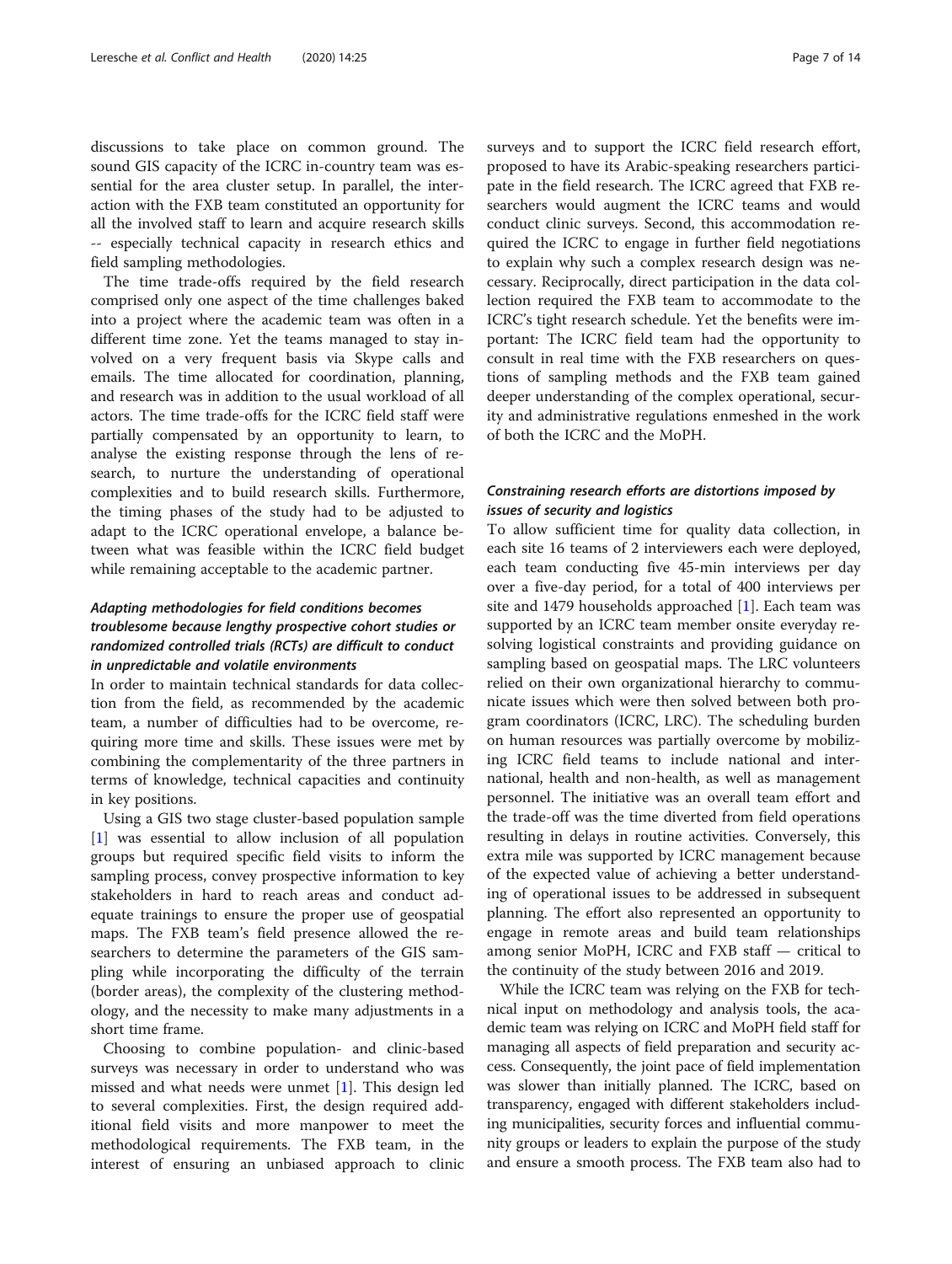rely entirely on internal processes for field security and abide by ICRC and MoPH operational rules.

## Unstable and unpredictable funding patterns restrain the perceived scope of research

The financial barrier was partially overcome by integrating the resources for the research into the regular ICRC 2016 and 2017 field program at an affordable rate. The direct costs of the research included only FXB team field visits. The budget did not cover additional time allocated by the FXB, ICRC or MoPH teams for off-site work or regular in-depth Skype discussions to resolve issues. Financially, the direct costs of the study represented around 10% of ICRC PHC direct costs for the program, with a potential critical return on investment in terms of refining the appropriateness of care delivered. The uncertainty in estimating the exact budget and duration of the study required mutual trust, the support of the ICRC Beirut operational management team, and an overall capacity of ICRC field actors to be flexible for budget management issues. The indirect economic costs of ICRC, MoPH and FXB contributions to this research effort, in terms of human resources and time, were not included and represent an important "sunk cost" for each partner, which each absorbed internally. The indirect costs for the ICRC involved putting an additional burden on busy teams: the expected added value was the knowledge gained to help guide future response. Another issue involved the status of the academic partner, the ICRC headquarters, and different contractual obligations. The timing requirements at the field level in Lebanon demanded a rapid start. Hence the FXB Center relied on a flexible consultancy process, negotiated at the level of the ICRC Beirut delegation. The work could thus be conducted within the operational framework of the organization, which created real clarity and stability for the technical partner. This arrangement permitted essential operational latitude and speed but left the ICRC Geneva headquarters (HQ) distanced from the process, resulting in the need to include the HQ health team on decisions and findings in an ex post facto mode.

## Ethical issues are complex and in certain situations of marked power differentials can appear prohibitive

ICRC facility-based information for monitoring purposes relies on existing aggregated anonymized processes, collecting personal data exclusively within the ICRC data protection frame [\[64\]](#page-13-0). As this study included individual and household visits and interviews, an additional ethical review was necessary, managed by the academic partner, welcomed by the ICRC and approved by the MoPH. The ethical approval was sought from the Institutional Review Board (IRB) of the Harvard T. H. Chan School of Public Health, which was granted upon submission of the study protocol and conditional on the ethical approval of the MoPH which was received. All research staff had to adhere to the ICRC code of conduct. No internal or external participant who had not received the ethical training from the FXB Center researchers was allowed to join the interviewers' teams.

Discussing and acceding to these ethical requirements created a strong sense of purpose and cohesion among all members of the combined research teams. Adherence to the ICRC code of conduct required the FXB team to acknowledge the field dynamics--and only then made it possible for them to have access to the population under study. These agreements allowed each leader to manage protection, confidentiality, ethical and contextual issues within and among respective teams. The process by which FXB and ICRC staff adapted to joint field-group dynamics based on shared expertise, equality of status, respect and interdependence was in the main a mutually enriching experience for both teams. Despite careful oversight and agreements, however, one early situation of relational tensions had to be monitored, discussed and managed accordingly.

Given the time constraints of the ICRC and the MoPH and the prospect of a lengthy IRB process entailed in attempting to obtain ethical approval to interview adolescents below age 18, it was decided that adult caretakers of these younger adolescents would be sought to represent this specifically vulnerable group. The recognized trade-off in this decision was that the researchers could not capture the independent views of this younger population.

The research was conducted respecting official working hours and religious celebrations during which the field work was stopped. Whenever people interviewed needed medical care, they were referred in accordance with standard operating procedures of the ICRC and the MoPH [\[5](#page-12-0), [33\]](#page-12-0). To grant priority to the health needs of a population under study is also a prerequisite of gaining academic IRB approval but usually operationalizing this requirement requires considerable advance planning and negotiation with local actors. It was a significant boon, from the academic perspective, that this aspect of the field research could rely on prior pathways of referral and care.

In terms of benefits to the general population affected, the preliminary results of the study were used as the basis for substantial recommendations to re-orient the response then ongoing in the field  $[5, 8, 33]$  $[5, 8, 33]$  $[5, 8, 33]$  $[5, 8, 33]$  $[5, 8, 33]$  $[5, 8, 33]$ . There was a shared ethical commitment to "do no harm" to protect the response capacity of local actors beyond the time of the research [[33](#page-12-0)]. This responsibility included anticipating and minimizing potential negative side-effects of the study on beneficiaries and on protecting the overall acceptance of the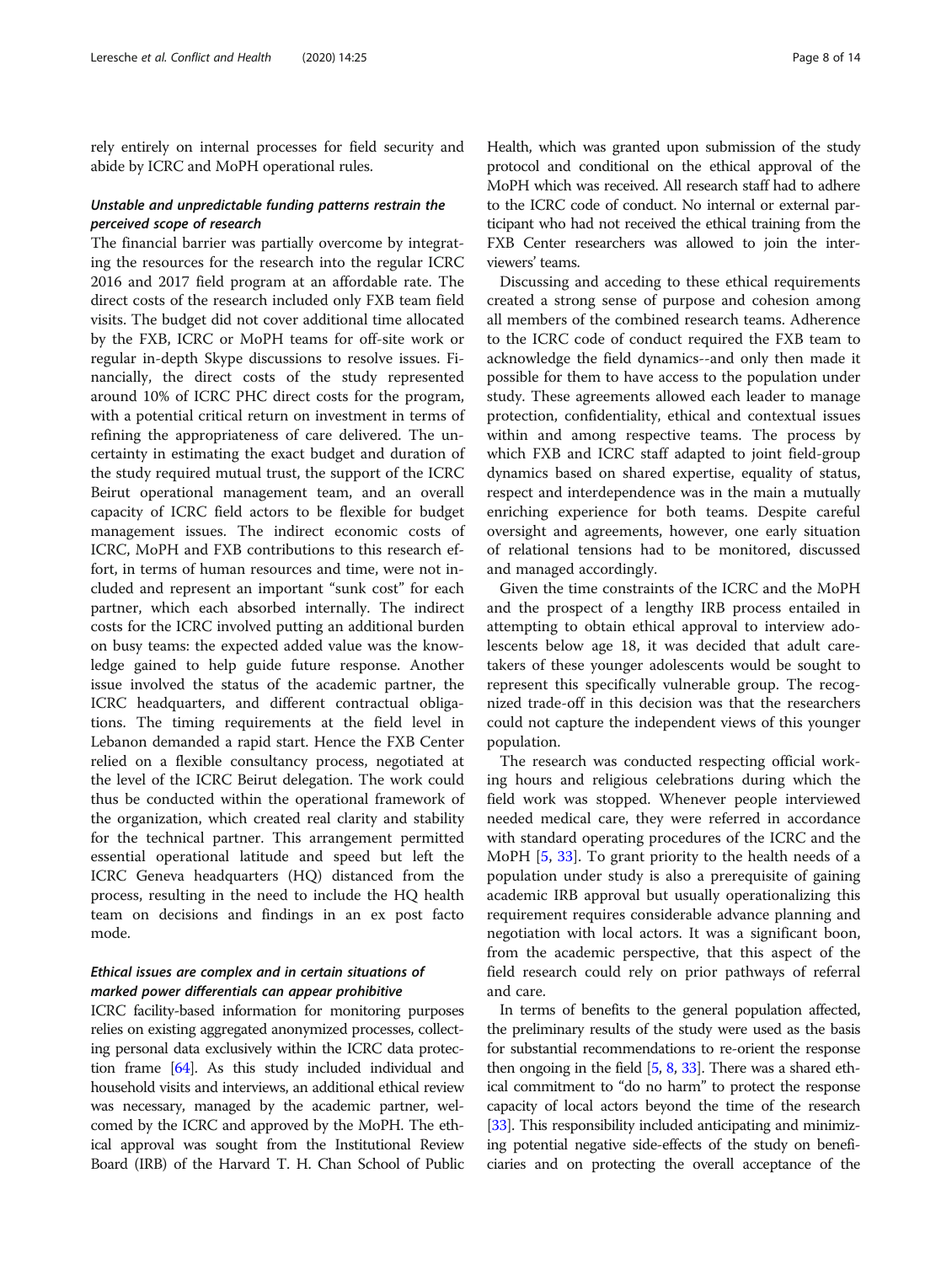ICRC and MoPH among the communities. One positive side-effect of the cross-sectional population-based questionnaire was to raise awareness among all community members of ICRC supported services.

## The differences in the analytic cultures of humanitarian as compared to academic actors constitute yet another type of barrier

For the academic partner, the tenth challenge surfaced at the beginning and the end of this collaborative research journey. It was embedded in the initial decisions not to maintain records of the geographic coordinates of those interviewed (thus making it impossible to correlate findings with location) and not to seek retrospectively reasons for participant refusals to participate. In these instances, the priority was placed on finding the information that would be of use to the operational actors and in adhering to ICRC codes of conduct regarding protection of individuals. The academic partner determined that these compromises were acceptable in order to gain further insights into the dilemmas and challenges of humanitarian action in general and in the context of Lebanon.

This tenth challenge also arose very early in discussions that defined the grounds for participation of an academic centre in the research endeavour. Traditionally universities demand sole authority on copyright and access to data gathered during the study. Fortunately, from prior efforts and experience in humanitarian settings, the FXB partner had negotiated with the university that copyright and access to data sets might be joint. This prior set of efforts allowed the FXB team to enter at the beginning of this collaborative investigative effort with an openness to the range of modes of publication.

For the humanitarian response actors, the capacity to create a learning space to integrate analytic information from the field is challenging in a competitive humanitarian arena where the focus is on obtaining quick positive results [\[21\]](#page-12-0). Discussing and sharing the results at different levels, including negative results, proved critical to adapting the subsequent health response and interpreting the identified gaps as an opportunity to change rather than a sign of failure. This partnership contributed to developing a "culture of enquiry" [[24\]](#page-12-0) among field responders and managers to empower them to discuss practical solutions [\[6](#page-12-0), [24](#page-12-0)].

The results of the study suggested that there was a mismatch between the services supported and the expressed needs at population level [[1\]](#page-12-0). The study also showed a lack of community awareness of these services [[1\]](#page-12-0). These results could not have been inferred from monitoring data at the facility level only. In order to share learnings and decrease power differentials related to academic knowledge, the ICRC staff engaged in the

research and the academic partner developed a joint diffusion strategy explaining the power of the combined population- and clinic- based surveys. Progress updates were presented regularly by field teams including FXB members to key ICRC Beirut health and management staff affected by the findings. At the conclusion of the field research, preliminary results were presented by senior FXB and ICRC team members at the Geneva HQ and Beirut Delegation levels. Early discussion of the results allowed the ICRC Beirut health team to explain the operational implications prior to the completion of the formal internal ICRC comprehensive report.

## **Discussion**

This experience allows us to describe how the models of academic- or humanitarian- driven inquiry were accommodated in a joint response to a documented research gap. We also explore how this partnership allowed us to go beyond some of the limitations observed in the literature.

## How the FXB center went beyond academic driven research

What drove the immediate recognition that the FXB team would be the technical partner rather than lead the endeavour were factors of experience in other refugee settings and philosophy of approach. The FXB research team knew that when an effective government controlled access to the refugee populations and all health interactions were conducted through field actors, the role of academic researchers would need to be to complement these other factors and competencies. Access to the population would be mediated by those responsible for security and the research questions would have to be of fundamental operational interest. The FXB team also knew that the extent to which issues such as appropriateness of care or observance of norms of human rights would be discussed depended on the volatility of the situation and the integrity of the humanitarian partner. The FXB team's prior knowledge of and respect for the MoPH and the ICRC shaped the team's confidence in entering the work as a technical partner, knowing that the ultimate result would be of benefit to all parties, including the beneficiaries. The value of the investigation, including the different insights gained in the process, was determined by the FXB team to be more than worth the gap in funding that was not accounted for in the relatively modest envelope integrated in the Delegation budget.

Furthermore, all FXB team members knew that the partnership would be intellectually fruitful and engaging. Key members of all partners shared a high regard for the power of epidemiological inquiry and recognized that structured quantitative inquiry could yield important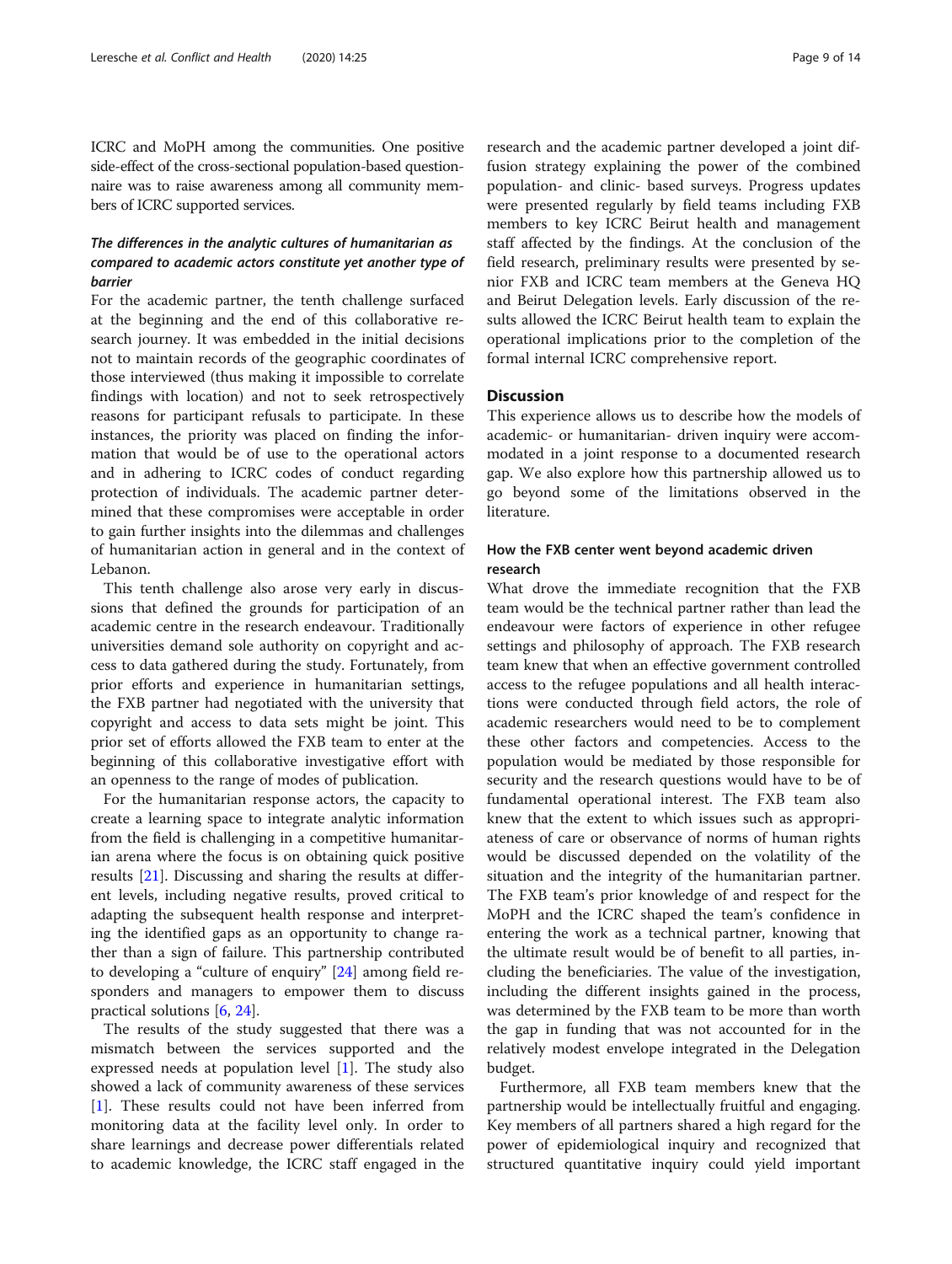understandings for operations in even the most distressed settings. These shared values and skills provided a crucial bedrock on which to build the collaboration.

The FXB researchers understood in general the issues facing refugees forcibly displaced in war but the particularities of their circumstances as self-settled populations in poor communities in Lebanon were of significant specific interest to the team. In this vein, the FXB knew from past experience that such work would require time that would not be compensated. The team also anticipated that what would be learned, generally and for the academic community, would be of great value. The unequivocal requirement for sufficient time is described in global health and academic partnerships [\[18,](#page-12-0) [23,](#page-12-0) [26](#page-12-0)] and is essential if academic researchers are to engage in humanitarian settings.

The FXB and ICRC teams recognized from the outset that the issues of conflicts of interest, ownership of data, and right to publish would require in-depth discussion, keeping in mind that these issues might potentially mean that operational constraints could override a publication agenda, should the protection of or access to the affected population be at stake. The fact that lead researchers from the ICRC and MoPH were academically trained combined with the readiness of the ICRC as an institution to explore the research question made the discussion very straightforward and allowed FXB researchers to focus on supporting the ICRC's field research.

The need to be able to move away from the prime objective of publishing results to improving the operational response was one key pillar of the discussion. Another was mutual acknowledgment of the need to discuss the interests of each partner in the use of results and the presentation of the results in modes that would support the beneficiaries.

## How the MoPH and the ICRC went beyond humanitariandriven approaches

The research question was driven by observations of the response actors (ICRC, MoPH) who wanted to understand why so few women were coming to the supported services and the academic partner was brought in to help answer that question. For the ICRC and for the MoPH, the decision to divert resources from responding to the needs of beneficiaries to conducting research was a necessary and expected challenge [\[24,](#page-12-0) [32\]](#page-12-0). Research can still be perceived by humanitarians as less operational when compared to field response, relating to the difficulty of producing relevant recommendations rapidly enough [\[5](#page-12-0), [22\]](#page-12-0). Longer term integrated and flexible funding was essential -- often not the case with humanitarian funding cycles even in protracted crises.

The need to be transparent in a world competing for short planning and funding cycles also had to be part of

the journey, especially when unexpected results challenged the internal capacity to learn from the research process [\[18](#page-12-0)]. For example, the finding that supported services were not fully utilized and that the program design did not meet the key health complaints of the population had to be transmitted and absorbed in a positive mode in order to reorient the response and feed into subsequent policy discussions [[1](#page-12-0)].

Furthermore, continuity of key MoPH and ICRC staff was crucial but proved challenging in the context of rapid turnover -- a struggle identified in much humanitarian and global health research [\[18,](#page-12-0) [22,](#page-12-0) [28](#page-12-0), [32](#page-12-0)]. Continuity of engagement in the research ensured coherence, which is essential in building individual learning capacity [\[18](#page-12-0), [26\]](#page-12-0). Staffing changes can result in minimal uptake of findings, missed opportunities, institutional memory loss, and little return on investment [[18,](#page-12-0) [22\]](#page-12-0). When human resources are a challenge, mutual cross-task learning among team members is important and capacity building at individual levels is essential to produce sustained results  $[26]$ . Central to this partnership was the constitution of a stable core team including both ICRC and MoPH junior and senior staff.

Finally, the customized use of GIS techniques for specifying the sampling frame, the academic partner's experience in complex sampling in conflict settings as well as updates on recent research initiatives in the region opened a collective thinking and learning space  $[18]$  $[18]$ , an enriching experience for the humanitarian staff. The debates over methods, processes, and results challenged the field staff and constructively changed their perspective on the research endeavour. The humanitarian staff need to develop these understandings and welcome the academic analysis that situates findings in a wider realm of intellectual debate. Although unsettling for some staff members, the task of writing a publication, from use of rigorous methodologies to referencing the scientific literature, allowed the humanitarian team to expand their view of their own work and the efforts of the many others devoted to humanitarian response [[1\]](#page-12-0).

One important specific challenge for the MoPH was to undertake to seek the opinion of the community served in a context where the expressed issues might be very difficult to respond to in practical terms. To be able to deal with such concerns as trust in the public health system, for instance, would require addressing many broad historic and structural determinants. In addition, the research was conducted in areas with security situations which truncated time for follow-up -- leading to unanswered questions for the MoPH or prompting an interest in further in-depth investigation. Finally, even if it were clear to the MoPH that the community's concerns would best be met by enacting universal health coverage through primary health care, the overwhelming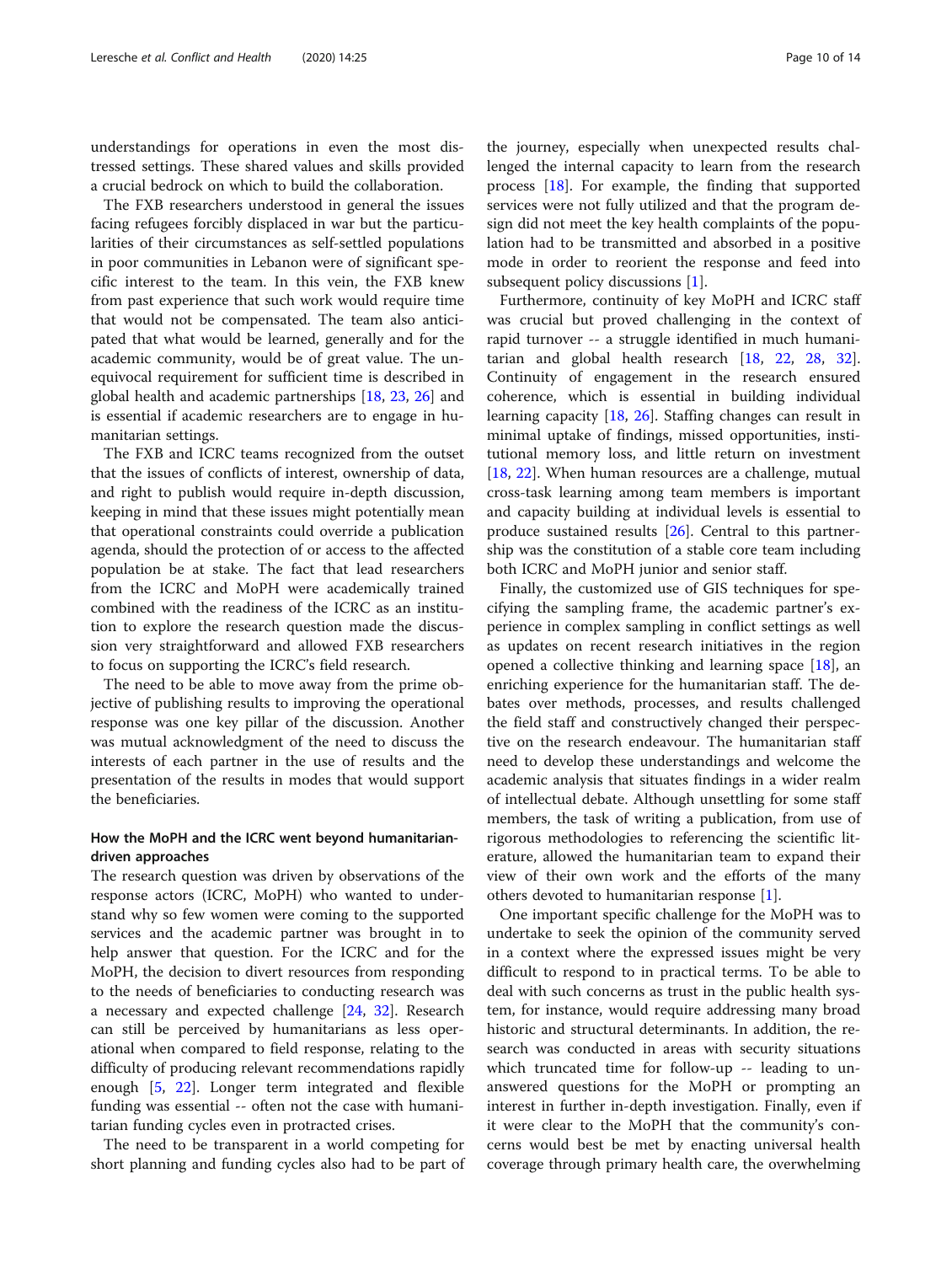question in the current Lebanese context is feasibility [[50\]](#page-13-0). Yet although broad structural issues were difficult to address, the partnership confirmed the urgent need to raise awareness about the availability of good quality services, continue the expansion and improvement of services, and accelerate outreach within the population.

## Conclusion

The ten identified challenges were all present in the collaborative research effort described here. To meet these challenges required varying degrees of compromise and adaptation for each step. Reflecting on this experience of a small and motivated research team working on this relatively modest initiative permits specification and discussion that may be of potential use to those embarking on similar partnerships in the future [[59](#page-13-0)–[61\]](#page-13-0).

Abundant work went into the front end of this collaborative effort. Identifying a research issue of joint interest depended on the individual and collective capacity to share expertise and allocate time for preparedness. Considerable effort had been expended to understand the health issues of the population, data availability and gaps in knowledge. The ground had been defined, in effect, in such a way that virtually called for the kind of inquiry the research team embarked upon. Fostering the involvement of a diverse group of actors (academics, humanitarians and public health authorities) at the earliest stage created a shared readiness to construct a multifaceted understanding of the issues and their interrelationships.

Methodological challenges proved relatively easy to negotiate because the team was small, and the leaders had a sense of shared expertise and interdependence. Building a stable multi-skilled team allows all partners to mobilize their research potential. The different capacities of different actors must also strongly align with a respect for the strength of epidemiologic methods. Relying on these methods-- appropriately adapted for statistical power to obtain information in varying field settings on the health needs of diverse populations—meant that all actors learned how to discern and elucidate the crucial factors and relationships that undergird the provision of relevant services to populations in war and displacement. The research effort involved paying focused attention to teaching, de-briefing, and discussing a myriad of findings with many senior and junior participants in the research endeavour—those in the field and those who worked more from the delegation office in Beirut. In such ways, it was possible for the core research group to embed institutional learning useful to future efforts to understand key issues by relying at least in part on empirical fieldbased findings.

Creating and maintaining a participative mechanism for decision-making and transparent space for

negotiation are delicate processes. The main challenges in this research project lay in the ones identified in the literature regarding the management of issues relating to security and logistics, ethics and norms, and to organisational cultures. While the FXB team appreciated the streamlined aspects of this project to the extent that the ICRC handled all the tricky and subtle aspects of security and logistics, this arrangement introduced a distance from the daily negotiations and created for FXB an unaccustomed sense of disconnection from the field dynamics. Mutual respect for specific spheres of decisionmaking was essential to re-setting the equilibrium and sustaining the partnership. Creating this channel of discussion begins with early acknowledgment and recognition of the different competencies of each partner. Mutual trust sustained throughout the partnership helped to account for power inequalities in particular spheres of command or expertise and permitted sharing of uncertainties. Issues of research ethics and power differentials arose during this collaboration. Because questions related to geospatial localisation were not permitted, substantial information was consequently not obtained. But this loss, weighed against the anticipated robust results, was resolved through respectful argument. The organizational identities and responsibilities also need to support the choice of modalities for dissemination of results (publication vs. internal reports) within a more global longer-term perspective that seeks to include the needs and requirements of all partners and builds upon their respective strengths.

The broader institutional trust and autonomy of the core research team further supported resolution of issues during the intense pace of calls that kept the communication channels clear and open. Problems could be handled in very real time over 2 years. The choice of the senior actors to maintain overall flexibility and field management permitted a temporary relative release from institutional processes. To reduce some of the complexities of collaboration between a field-based organization and an academic institution, it is suggested that relative operational and financial autonomy should be designed into the management of the research. We also recognize the importance of having funds embedded in existing institutional mechanisms in order to be able to secure the essential link between empirical research outcomes and influence on the subsequent planning phases of the response.

## What academics should keep in mind

Time is needed to develop a trusting relationship, to define the relevant research questions and select the appropriate methodologies collectively. The research design should become part of the operational response, grounded in the operational reality. The research efforts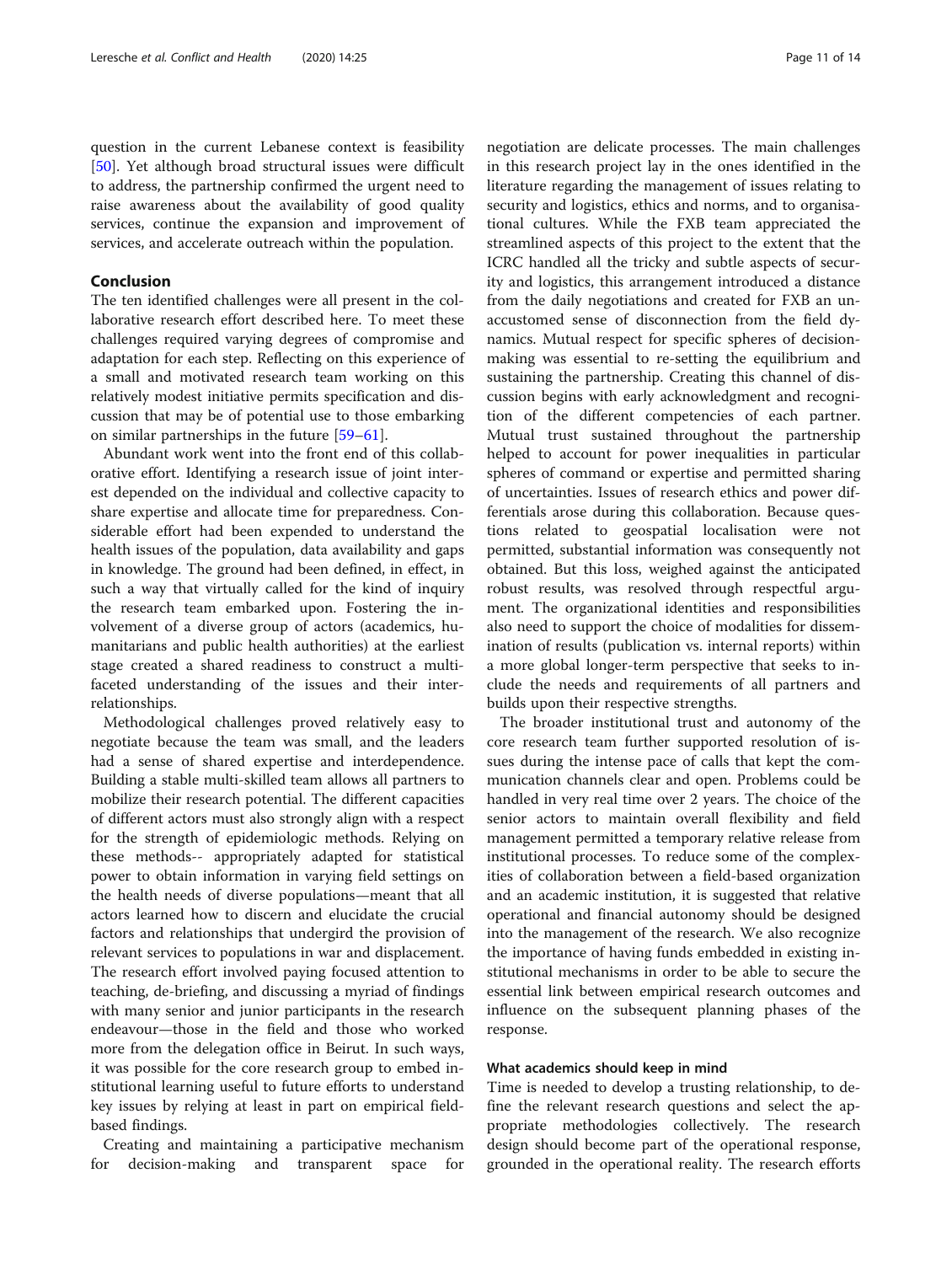in the humanitarian sphere should constitute an interactive part of the operational response, where the previous extensive field knowledge of humanitarian contexts by academic team members is key, so that research questions and results can be used for improved operational and policy response. The academic skills developed both by ICRC and MoPH staff prior to this joint effort facilitated in-depth technical discussions, allowing an active engagement in prioritizing key issues and selecting appropriate research tools, such as the GIS mapping. Academic partners should develop the ability to engage on equal footing with humanitarian and health authority actors in order to provide rapid preliminary results useful for important operational decisions, to nurture the operational thinking with updates from the broader literature, and to receive feedback on early results.

#### What humanitarians should keep in mind

Embedding operational research in humanitarian operations will be done either to the detriment of the research or the operations unless there is a predefined time and commitment of financial resources to support all partners in the research. Allocated resources are needed to allow each team member to contribute to the discussion through the lens of his or her specific competencies and to engage in challenging discussions, always tethered to the need to solve operational issues. Adequate time to work together should be factored into the routine work of health authorities and humanitarian actors if such joint initiatives are meant to be sustained. Time is needed for joint adaptations, for creating a shared vision, for securing continued funding and for anticipating the next phases of research work.

Field partners should allow the academic thinking and analytical process to take place, involving field personnel as the results take shape. Collaborative processes with academic partners can accelerate integration of research findings into the operational and policy reality, linking early results with planning processes. Allowing key staff engaged to be part of the research process irrespective of their field assignment, which allows a longer personal learning process and perspective, can be very helpful. The link to an updated set of broader academic literature, writing skills and technical tools is difficult to maintain in the humanitarian setup and can be nurtured and developed together with academic partners.

Joint research involving field actors and academics has the potential to contribute to improved responses for the most vulnerable affected by complex protracted crisis if it is conducted with proper resources, mutual respect for competencies and constraints, and trust in a shared vision. As the challenges of sustaining effective

humanitarian operations in conflict settings increase, it is only prudent to consider how to marshal the resources of research partnerships to help define these challenges and suggest operational interventions to make the humanitarian response tighter, more equitable, and ultimately more effective.

#### Abbreviations

EWEC: Every Woman and Every Child Everywhere; FGD: Focus Group Discussions; FXB: François-Xavier Bagnoud; GIS: Geographic Information System; GPS: Global Positioning System; HQ: Headquarters; ICRC: International Committee of the Red Cross; IDPs: Internally Displaced Populations; IRB: Institutional Review Board; LRC: Lebanese Red Cross; MoPH: Ministry of Public Health; MoSA: Ministry of Social Affairs; MSF: Médecins Sans Frontières; NGOs: Non-Governmental Organizations; RCTs: Randomized Controlled Trials; SORT-IT: Structured Operational Research and Training Initiative; SRH: Sexual and Reproductive Health; UNHCR: United Nations High Commissioner for Refugees

#### Acknowledgements

We thank the ICRC Head of Region for the Near and Middle East (NAME), Fabrizio Carboni for the continuous support throughout the research process in Beirut and in Geneva.

Special thanks go to the ICRC health Unit, Esperanza Martinez, Marie-Thérèse Pahud and Stéphane du Mortier for the support provided throughout the study from the ICRC headquarters in Geneva.

We thank Kathleen Hamill from the Harvard FXB Center for Health and Human Rights for the fruitful discussions and her contribution to the birth of the idea of this study.

We thank Manal Alabduljabbar for training the interviewers and conducting the focus group discussions in the initial field study.

We thank all the Academic staff who have contributed to the initial field study, Arlan F. Fueller and Josyann Abisaab from the Harvard François Xavier Bagnoud Center for Health and Human Rights and Warda S. Toma from the University of British Columbia, Vancouver, Canada.

We thank all the ICRC staff members who have contributed to the initial study field study: Nicole El Hayek, Faten Al Ali, Mahmoud Al Wais, Charbel Elia, Aya El Khatib, Mohammad Jajieh, Alli Miikkulainen, Elsa Ragasa Hernandez, Kinda Khamasmieh, Margarita Rodas Iglesias, and Dima Touhami. A wholehearted thank you to all the Lebanese Red Cross volunteers who have conducted the interviews for the household survey in the initial field study.

We thank the reviewer's rich feedback that allowed to integrate notions of power balance and equity in the analysis.

#### Authors' contributions

EL participated in the definition of the research question and the study methodology, framed the literature review, structured the debate and contributed to the writing of all sections of this paper. CT participated in the definition of the research question and the study methodology, framed the literature review, structured the debate and contributed to the writing of all sections of this paper. CM participated in the definition of the research question, participated in the debate and contributed to the writing of all sections of this paper. AM participated in the definition of the research question, participated in debate and contributed to the writing of all sections of this paper. RR participated in the definition of the research question and the study methodology, structured the debate and contributed to the writing of all sections of this paper. CZ participated in the debate and writing of all sections of this paper. HH participated in the definition of the research question and the study methodology, participated in the debate and contributed to the writing of all sections of this paper. RH participated in the definition of the research question and the study methodology, participated in the debate and contributed to the writing of all sections of this paper. JL participated in the definition of the research question and the study methodology, framed the literature review, structured the debate and contributed to the writing of all sections of this paper. All authors approved the final manuscript.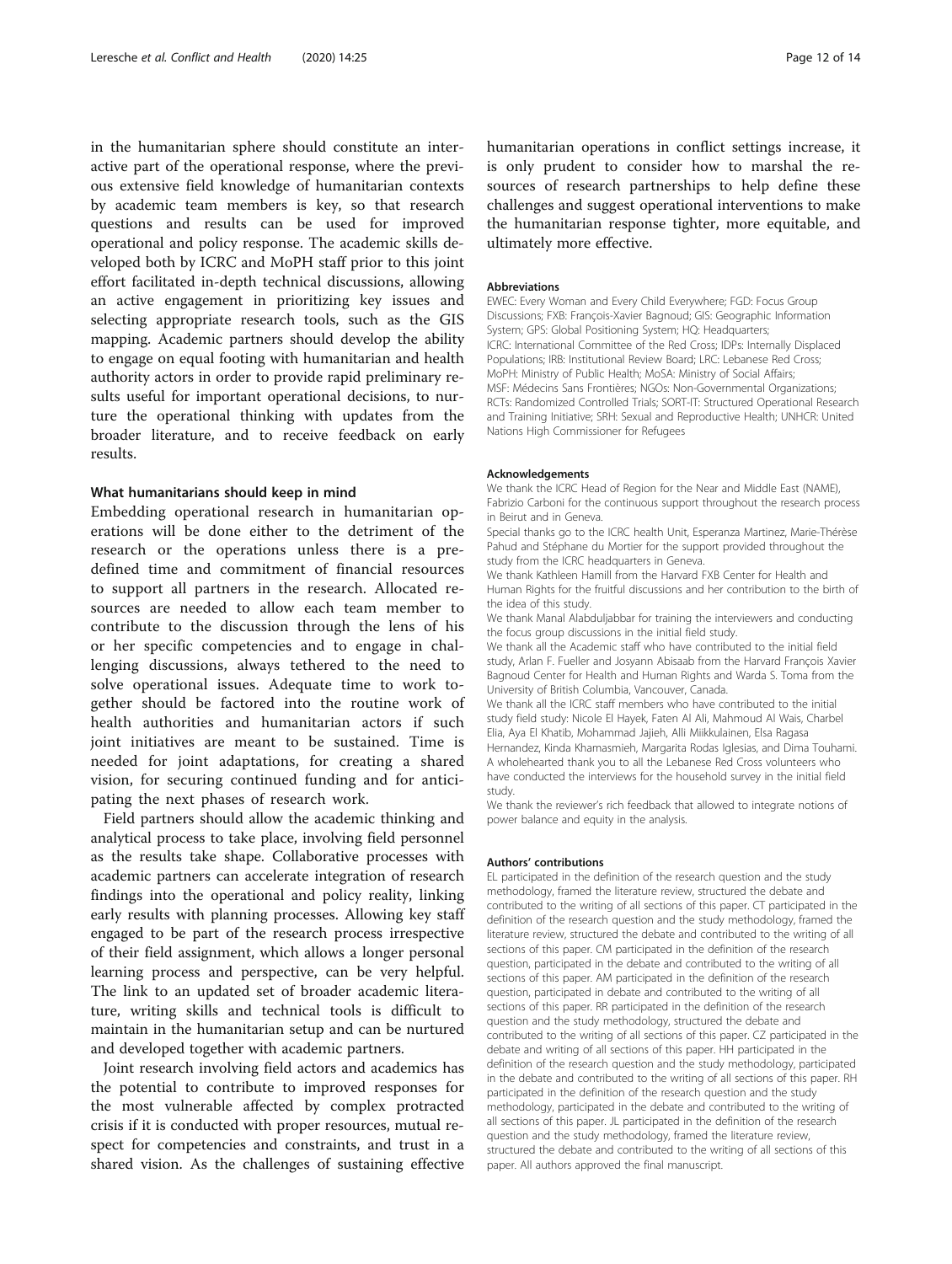#### <span id="page-12-0"></span>Funding

The primary field study was entirely funded through the Beirut Delegation budget of the ICRC. No external funding was received for this debate.

#### Availability of data and materials

The data that support the findings of the primary field study and the debate are available from the ICRC but restrictions apply to the availability of these data due to confidentiality of information, and so are not publicly available. Data are however available from the authors upon reasonable request and with permission of the ICRC.

#### Ethics approval and consent to participate

Ethical approval for the primary field study was sought and obtained from the Institutional Review Board (IRB) of Harvard University and at the national level from the Lebanese MoPH and MoSA. At each site, local authorities, including heads of municipalities and military intelligence, were informed of the objectives and methodology of the study. Teams of interviewers (mainly Lebanese Red Cross volunteers) who underwent 2-day standardized training administered the questionnaire. All interviewers were trained in research ethics principles and instructed to read to all eligible participants an information sheet about the study and to request oral informed consent before proceeding to the interview. All participants in the study provided oral consent to participate, that was recorded through electronic data capture with the software used to collect the interview.

#### Consent for publication

Not applicable.

#### Competing interests

The authors declare that they have no competing interests.

#### Author details

<sup>1</sup>International Committee of the Red Cross Delegation, Beirut, Lebanon. <sup>2</sup>Harvard TH Chan School of Public Health, Boston, USA. <sup>3</sup>International Committee of the Red Cross, Geneva, Switzerland. <sup>4</sup>Lebanese Ministry of Public Health, Beirut, Lebanon. <sup>5</sup>Harvard François Xavier Bagnoud Center for Health and Human Rights, Boston, USA.

#### Received: 27 November 2019 Accepted: 5 May 2020 Published online: 13 May 2020

#### References

- Truppa C, et al. Utilization of primary health care services among Syrian refugee and Lebanese women targeted by the ICRC program in Lebanon: a cross-sectional study. Confl Heal. 2019;13(1):7.
- 2. Blanchet K, et al. Evidence on public health interventions in humanitarian crises. Lancet. 2017;390(10109):2287–96.
- 3. Checchi F, et al. Public health information in crisis-affected populations: a review of methods and their use for advocacy and action. Lancet. 2017; 390(10109):2297–313.
- Samarasekera U, Horton R. Improving evidence for health in humanitarian crises. Lancet. 2017;390(10109):2223–4.
- 5. Ford N, et al. Ethics of conducting research in conflict settings. Confl Heal. 2009;3(1):7.
- 6. Waldman RJ, Toole MJ. Where is the science in humanitarian health? Lancet. 2017;390(10109):2224–6.
- 7. Blanchet K, Duclos D. In: Blanchet K, Allen C, Breckon J, Davies P, Duclos D, Jansen J, Mthiyane H, Clarke M, editors. Research evidence in the humanitarian sector a PRACTICE GUIDE; 2018.
- Sibai A, et al. North–south inequities in research collaboration in humanitarian and conflict contexts. Lancet. 2019;394:1597–600.
- 9. Sukarieh M, Tannock S. Subcontracting academia: alienation, exploitation and disillusionment in the UK overseas Syrian refugee research industry. Antipode. 2019;51(2):664–80.
- 10. Hedt-Gauthier B, et al. Academic promotion policies and equity in global health collaborations. Lancet. 2018;392(10158):1607–9.
- 11. Bowsher G, et al. A narrative review of health research capacity strengthening in low and middle-income countries: lessons for conflictaffected areas. Glob Health. 2019;15(1):23.
- 12. Singh NS, et al. Evaluating the effectiveness of sexual and reproductive health services during humanitarian crises: A systematic review. PLoS One. 2018;13:7.
- 13. Pascucci E. The humanitarian infrastructure and the question of overresearch: reflections on fieldwork in the refugee crises in the Middle East and North Africa. Area. 2016;49:249.
- 14. Bhutta ZA, et al. Protecting women and children in conflict settings. BMJ. 2019;364:l1095.
- 15. DeJong J, et al. Health research in a turbulent region: the Reproductive Health Working Group. Reprod Health Matters. 2017;25(sup1):4–15.
- 16. Onyango MA, Heidari S. Care with dignity in humanitarian crises: ensuring sexual and reproductive health and rights of displaced populations. Reprod Health Matters. 2017;25(51):1–6.
- 17. DeJong J. Challenges to understanding the reproductive health needs of women forcibly displaced by the Syrian conflict. J Fam Planning Reprod Health Care. 2017;43(2):103.
- 18. Olivier C, Hunt M, Ridde V. NGO–researcher partnerships in global health research: benefits, challenges, and approaches that promote success. Dev Pract. 2016;26:444–55.
- 19. Delisle H, et al. The role of NGOs in global health research for development. Health Research Policy and Systems. 2005;3(1):3.
- 20. Chu KM, et al. Building Research Capacity in Africa: Equity and Global Health Collaborations. PLoS Med. 2014;11:3.
- 21. Colombo S, Pavignani E. Recurrent failings of medical humanitarianism: intractable, ignored, or just exaggerated? Lancet. 2017;390:2314–24.
- 22. Zachariah R, et al. Is operational research delivering the goods? The journey to success in low-income countries. Lancet Infect Dis. 2012;12(5):415–21.
- 23. Zachariah R, et al. Operational research in low-income countries: what, why, and how? Lancet Infect Dis. 2009;9(11):711–7.
- 24. Zachariah R, Draquez B. Operational research in non-governmental organisations: necessity or luxury? Public Health Action. 2012;2(2):31.
- 25. Kumar AMV, et al. Operational research capacity building using 'the Union/ MSF' model: adapting as we go along. BMC Res Notes. 2014;7:819.
- 26. Sewankambo N, et al. Enabling dynamic partnerships through joint degrees between low- and high-income countries for capacity development in Global Health research: experience from the Karolinska Institutet/Makerere University Partnership. PLoS Med. 2015;12(2):e1001784.
- 27. Glass RI. How can we conduct reserach in humanitarian crises? Global Health Matters. 2017;16:5.
- 28. Keus, K., et al., Field research in humanitarian medical programmes. Treatment of a cohort of tuberculosis patients using the Manyatta regimen in a conflict zone in South Sudan 2008.
- 29. DeJong J, et al. Reproductive, maternal, neonatal and child health in conflict: a case study on Syria using Countdown indicators. BMJ Glob Health. 2017;2:3.
- 30. O'Mathuna D, Siriwardhana C. Research ethics and evidence for humanitarian health. Lancet. 2017;390(10109):2228–9.
- 31. Raimondo E. The power and dysfunctions of evaluation systems in international organizations. Evaluation. 2018;24(1):26–41.
- 32. Zachariah R, et al. Conducting operational research within a non governmental organization: the example of Médecins Sans Frontières. Int Health. 2010;2(1):1–8.
- 33. Parker M, Kingori P. Good and bad research collaborations: researchers' views on science and ethics in Global Health research. PLoS One. 2016; 11(10):e0163579.
- 34. Harries AD. Operational research: getting it done and making a difference. Public health action. 2012;2(1):1–2.
- 35. Zachariah R, et al. Building global capacity for conducting operational research using the SORT IT model: where and who? PLoS One. 2016;11(8):e0160837.
- 36. Zachariah R, et al. Building leadership capacity and future leaders in operational research in low-income countries: why and how? Int J Tuberc Lung Dis. 2011;15(11):1426–35 i.
- 37. Tripathy JP, et al. Does the structured operational research and training initiative (SORT IT) continue to influence health policy and/or practice? Glob Health Action. 2018;11(1):1500762.
- 38. GoL and UN, Lebanon Crisis Response Plan 2017–2020 (2018 update). 2018.
- 39. ICRC. Protracted conflict and humanitarian action: some recent ICRC experiences. Geneva: International Committee of the Red Cross; 2016.
- 40. UN, THE GLOBAL STRATEGY FOR WOMEN'S, CHILDREN'S and adolescents' health (2016–2030). Every Woman Every Child, 2015.
- 41. ICRC, The ICRC its mission and work. 2009.